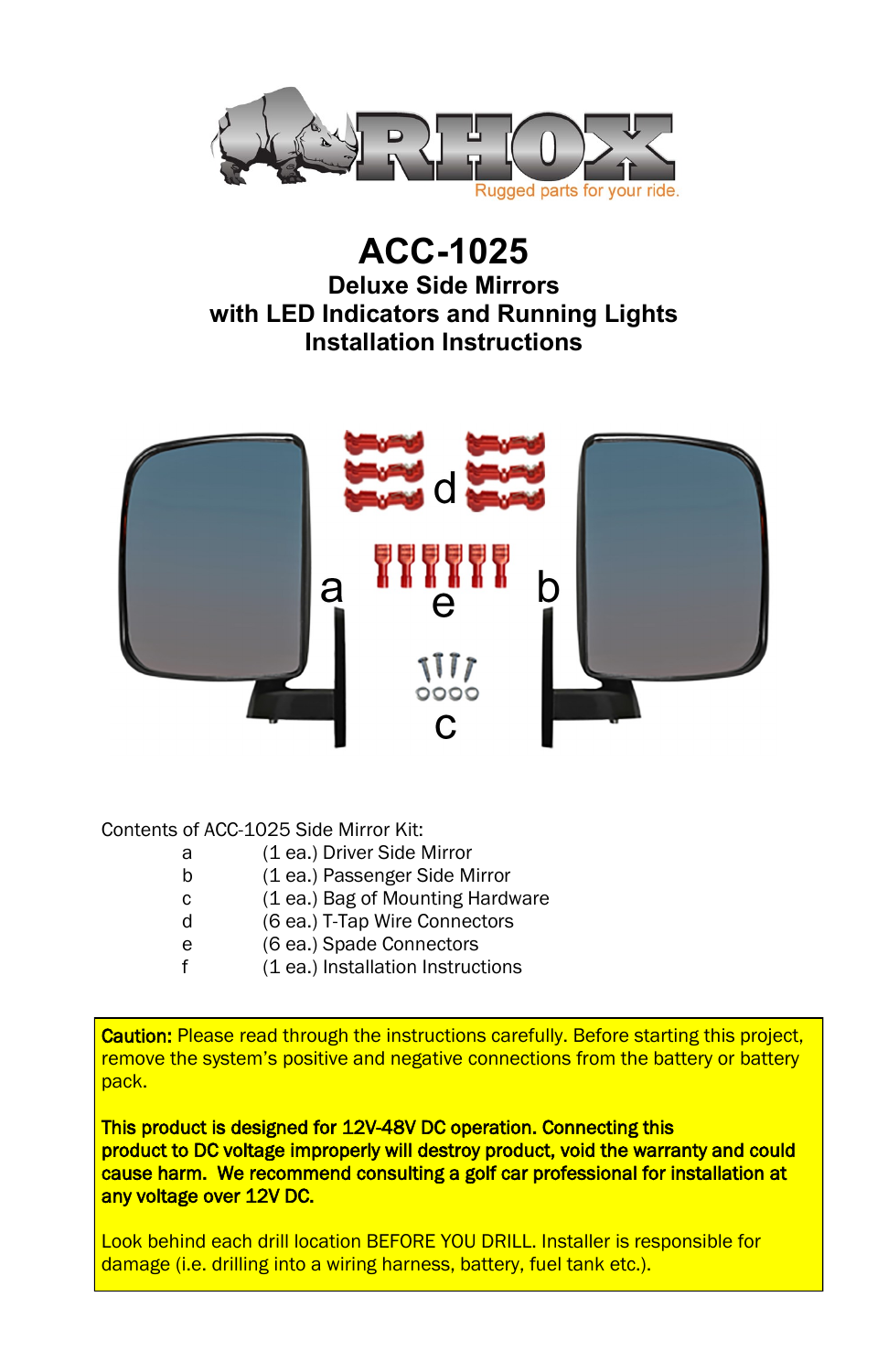## Tools Needed for Installation

- Drill and Drill Bits (1/8", 3/8")
- Philips Head Screwdriver
- Fish Tape or Similar Tool
- Measuring Tape
- Thin Round File or Sand Paper
- Pliers

## Before You Start

- 1. Turn the key to the OFF position.
- 2. Electric Vehicles Only: Place the TOW/RUN switch in TOW.
- 3. Engage the parking brake.
- 4. Remove the system's positive and negative connections from the battery or battery pack.

## Mirror Installation

1. Hold the driver side mirror to the outside of the driver side front strut to identify the best mounting location for the driver.

NOTE: If installing a windshield, keep in mind the placement of the windshield when selecting a mounting location for the mirror.



2. With the mirror in the correct position, use a marking device to mark the location of the mounting holes on the driver side front strut. Set the mirror in a safe location.

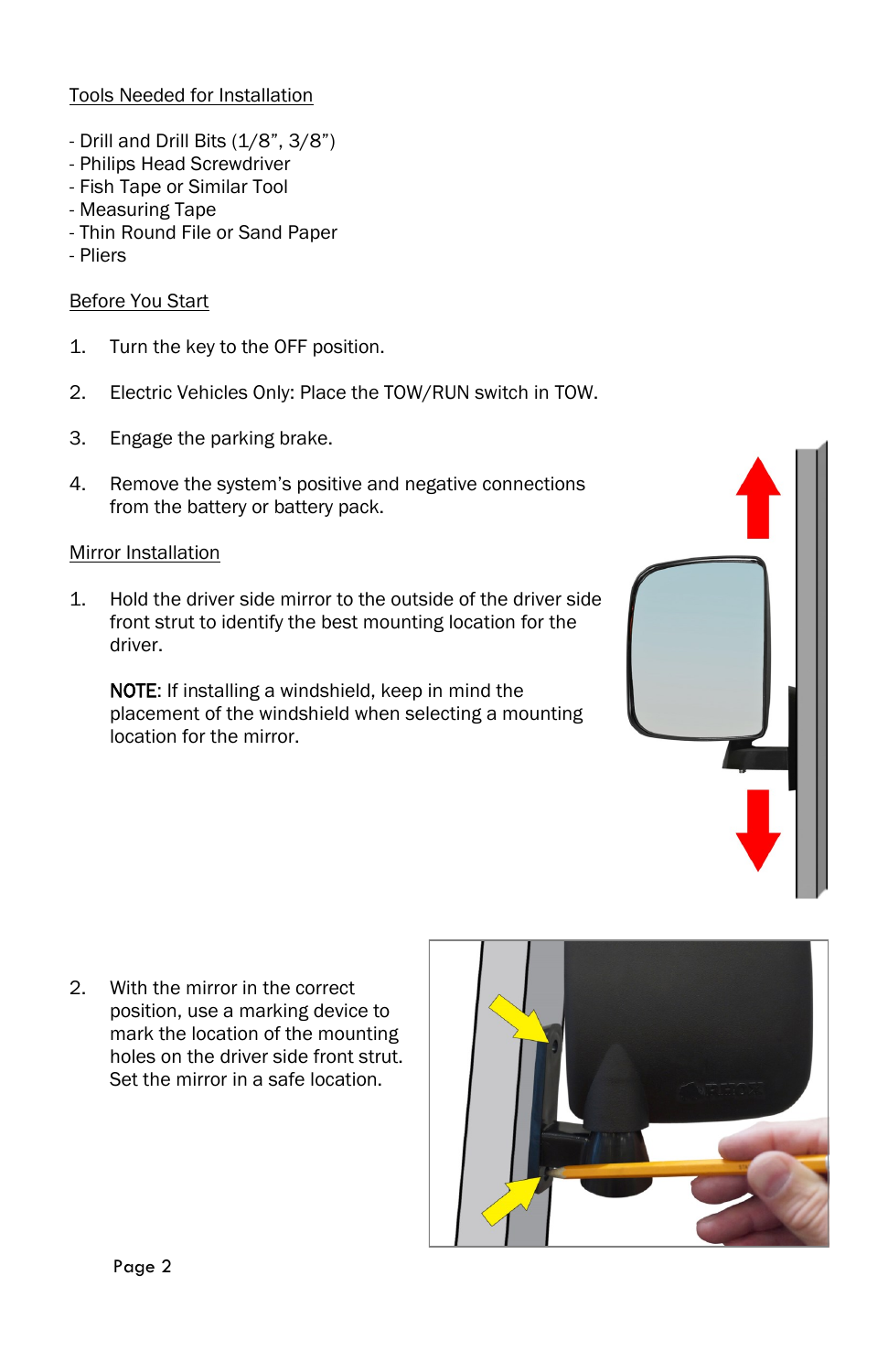- 3. Use an 1/8" drill bit to drill the top and bottom marked hole locations on the driver side strut. Do NOT drill completely through the strut. Only drill through the first wall.
- 4. To conceal the wire in the strut, follow Steps 5-8.
- 5. Use a tape measure and a marking device to mark a third hole location 3/4" above the bottom hole.
- 6. Use a 3/8" drill bit to drill a hole at the marked location. Do NOT drill completely through the strut. Only drill through the first wall. File or sand any rough edges.
- 7. Access the bottom opening in the driver side front strut. This will vary depending on the vehicle
- 8. Using fish tape or a similar tool, carefully run the wires on the driver side mirror through the 3/8" hole in the strut to the opening in the bottom of the strut.

- 9. Use the included mounting hardware to mount the mirror to the strut. Do not over tighten the mounting screws.
- 10. Repeat steps 1-9 for the passenger side mirror.
- 11. Run the wires from both mirrors to the vehicle's wire harness near the headlights.
- 12. Crimp a spade connector to each of the mirror's wires, (6) total.